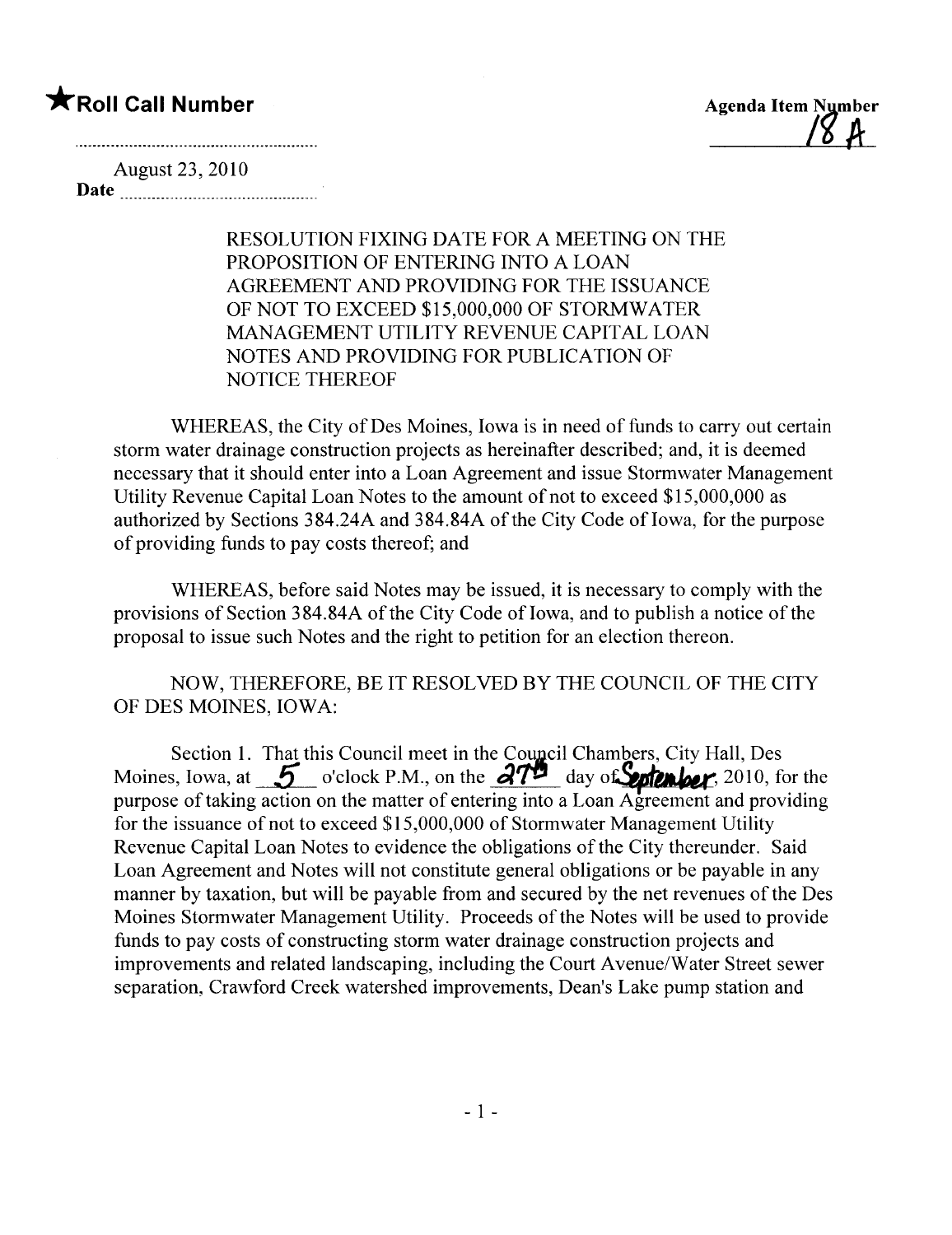## **★Roll Call Number** Agenda Item Number

August 23, 2010 Date  $\frac{1}{\sqrt{1-\frac{1}{2}}}\left\{ \frac{1}{2}, \frac{1}{2}, \frac{1}{2}, \frac{1}{2}, \frac{1}{2}, \frac{1}{2}, \frac{1}{2}, \frac{1}{2}, \frac{1}{2}, \frac{1}{2}, \frac{1}{2}, \frac{1}{2}, \frac{1}{2}, \frac{1}{2}, \frac{1}{2}, \frac{1}{2}, \frac{1}{2}, \frac{1}{2}, \frac{1}{2}, \frac{1}{2}, \frac{1}{2}, \frac{1}{2}, \frac{1}{2}, \frac{1}{2}, \frac{1}{2}, \frac{1}{2}, \frac{1}{2}, \frac{1}{2$ 

> conveyance improvements, flood protection system improvements, and the refinancing of the payment obligation to the State of Iowa incurred in connection with the I-235 storm and sanitary sewer improvements. The Notes shall bear interest at a rate not exceeding the maximum specified in the attached notice.

> Section 2. That the Clerk is hereby directed to cause at least one publication to be made of a notice of said meeting in a legal newspaper, printed wholly in the English language, published at least once weekly, and having general circulation in said City, said publication to be not less than thirty (30) clear days before the date of said public meeting on the issuance of said Notes.

Section 3. The notice of the proposed action to issue said Notes shall be in substantially the following form: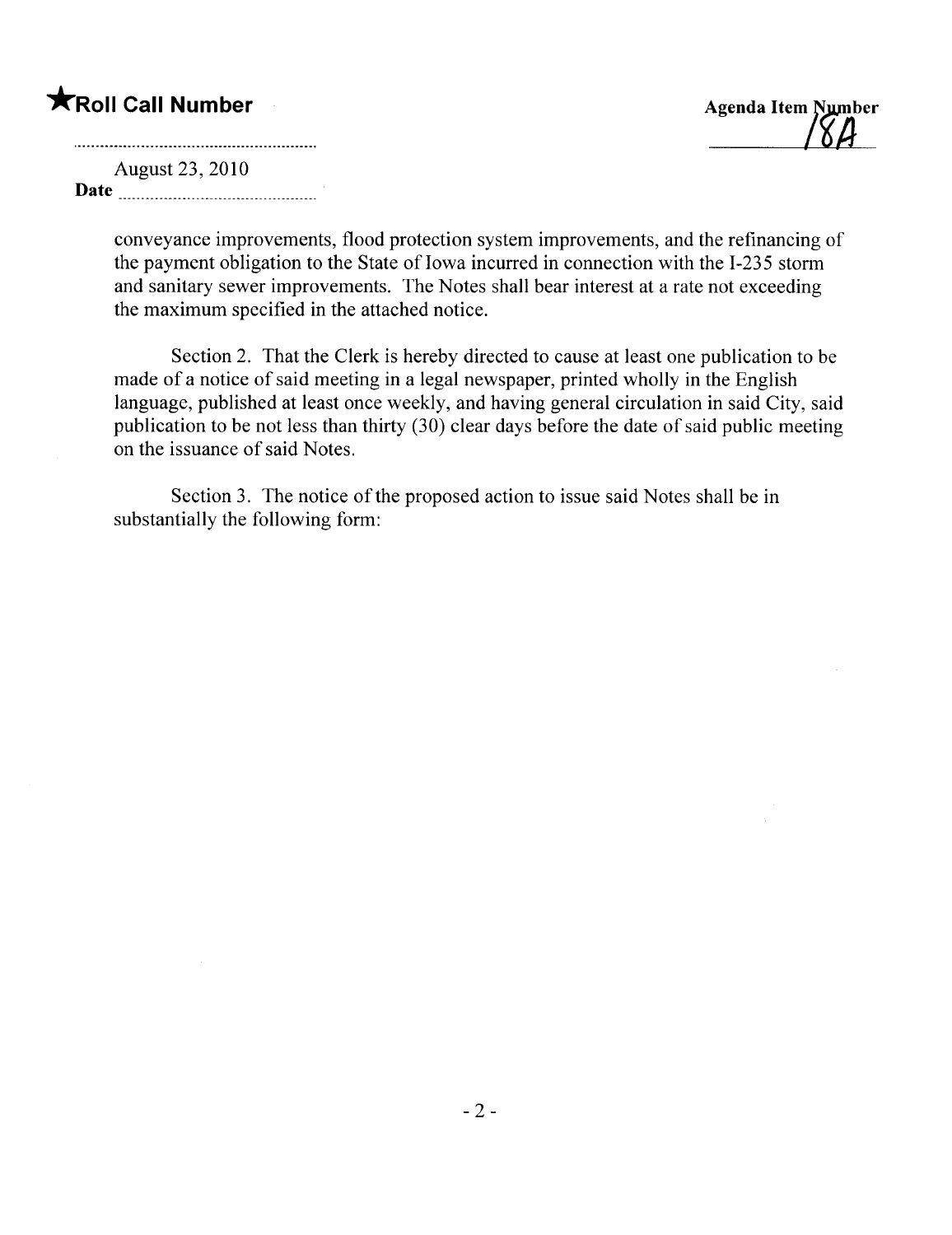### **\***Roll Call Number Agenda Item Number

 $\beta H_-$ 

August 23, 2010 Date

> NOTICE OF MEETING OF THE COUNCIL OF THE CITY OF DES MOINES, IOWA, ON THE MATTER OF THE PROPOSED AUTHORIZATION OF A LOAN AGREEMENT AND ISSUANCE OF NOT TO EXCEED \$15,000,000 PRINCIPAL AMOUNT OF STORMWATER MANAGEMENT UTILITY REVENUE CAPITAL LOAN NOTES, AND HEARING ON ISSUANCE OF SAID NOTES

Public Notice is hereby given that the Council of the City of Des Moines, Iowa, will hold a public hearing on the  $27$ <sup>14</sup> day of Section 4/2010, at 5 o'clock P.M., in the Council Chambers, City Hall, Des Moines, Iowa, at which meeting the Council proposes to take action for the authorization of a Loan Agreement and issuance of not to exceed \$15,000,000 Stormwater Management Utility Revenue Capital Loan Notes to evidence the obligations of the City thereunder, bearing interest at the rate of not to exceed nine percent (9%) per annum, said Notes to be issued for the purpose of providing funds to pay costs of constructing storm water drainage construction projects and improvements and related landscaping, including the Court A venue/Water Street sewer separation, Crawford Creek watershed improvements, Dean's Lake pump station and conveyance improvements, flood protection system improvements, and the refinancing of the payment obligation to the State of Iowa incurred in connection with the I-235 storm and sanitary sewer improvements.

Said Loan Agreement and Notes will not constitute general obligations or be payable in any manner by taxation, but will be payable from and secured by the net revenues of the Des Moines Stormwater Management Utility. Under Division 7 of Chapter 118 of the Des Moines Municipal Code, stormwater management charges are imposed upon and collected from the owners or occupants of all lots, parcels of real estate and buildings that discharge stormwater or surface or subsurface waters to the City's stormwater drainage system, including single-family residential property, multifamily residential property, unclassified residential property and non-residential property, with the charge for each such class of property being an established percentage or multiple of an "equivalent residential unit" rate set forth in said Division 7 of Chapter 118.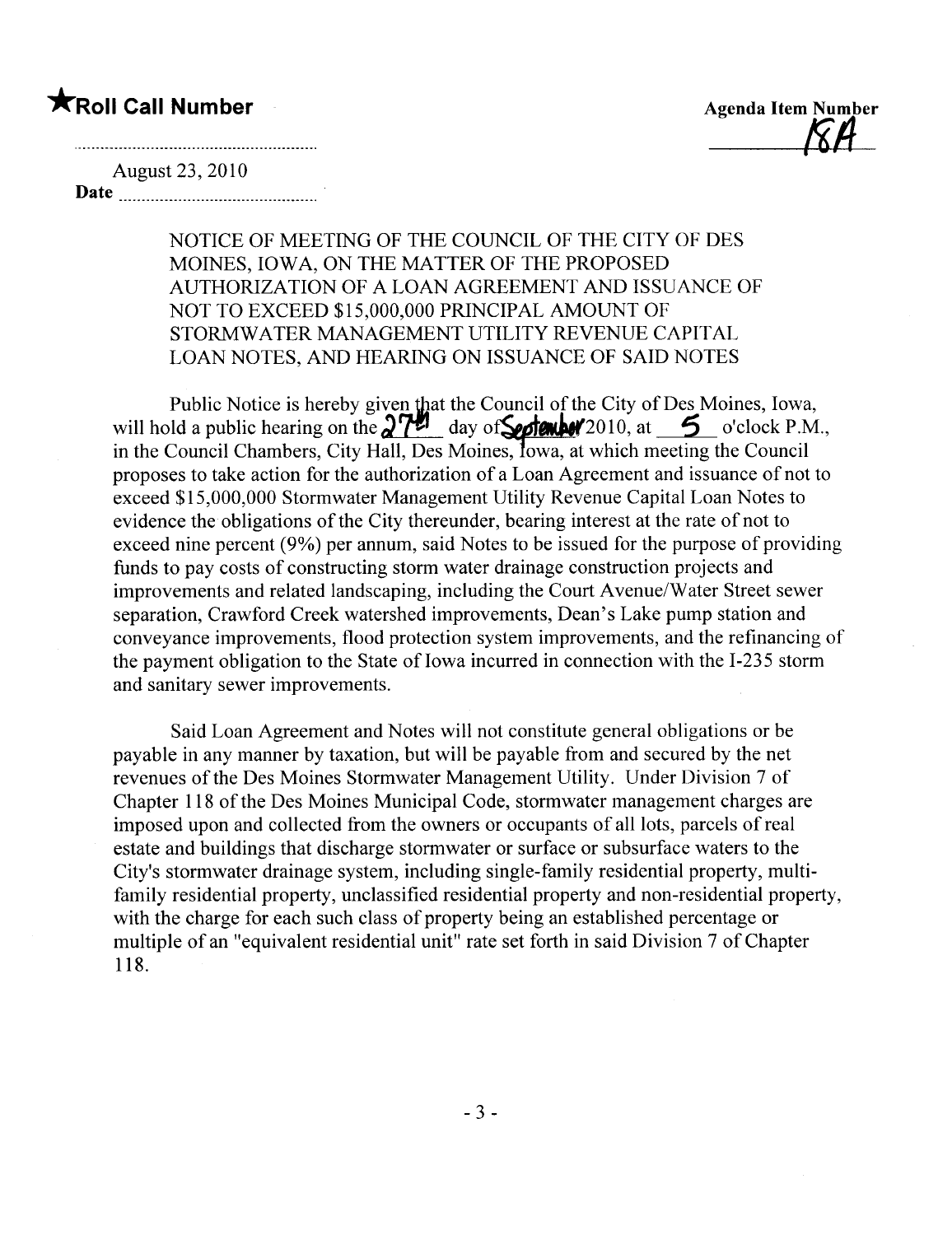#### \* Roll Call Number Agenda Item Number

<u>ISH</u>

August 23, 2010 Date

> At any time before the date of said meeting, a petition asking that the question of issuing such Notes be submitted to the legal voters of said City may be fied with the Clerk of said City, pursuant to the provisions of Section 384.84A of the City Code of Iowa.

> This Notice is given by order of the Council of the City of Des Moines, Iowa, as provided by Sections 384.24A and 384.84A of the City Code of Iowa.

Dated at Des Moines, Iowa, this  $\frac{\partial^{5\%}}{\partial \cdots}$  day of  $\ddot{\phantom{0}}$ <u>ן</u> City Clerk of Des Moines, Iowa

Published in the Des Moines Register on  $\frac{\text{Avg}\text{Vst}}{25,2010}$ , 2010.

(End of Notice)

(Council Communication No.  $10.514$ )